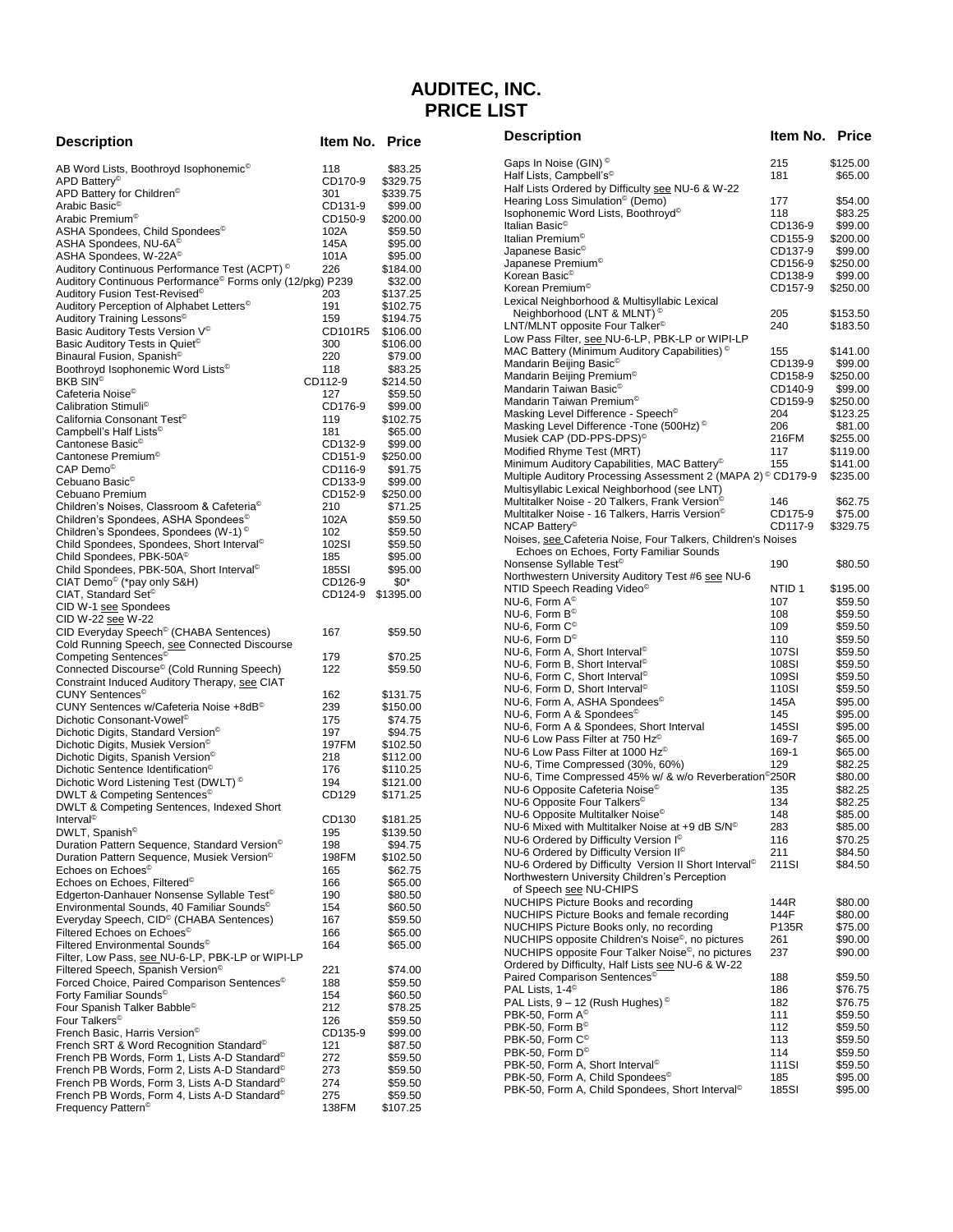| <b>Description</b>                                                                                    | ltem No.           | <b>Price</b>         |
|-------------------------------------------------------------------------------------------------------|--------------------|----------------------|
| PBK Low Pass Filter at 750 Hz®                                                                        | 170-7              | \$65.00              |
| PBK Low Pass Filter at 1000 Hz®                                                                       | 170-1              | \$65.00              |
| PBK opposite Child Classroom Noise <sup>®</sup>                                                       | 228                | \$82.25              |
| PBK opposite Four Talker Noise <sup>®</sup>                                                           | 229                | \$82.25              |
| PBK-50 Time Compressed <sup>®</sup>                                                                   | 140                | \$82.25              |
| Pediatric Speech Intelligibility, Standard <sup>®</sup>                                               | 183                | \$299.00             |
| Pictorial Representation of Spondees (PROS) <sup>©</sup> Cards P145R                                  |                    | \$44.00              |
| Pictured Spondee Words Card and recording <sup>®</sup><br>Pictured Spondee Words Card <sup>®</sup>    | 153<br>P143        | \$62.75<br>\$5.00    |
| Pictured Spondee Words Card <sup>®</sup> , Laminated                                                  | P241               | \$6.00               |
| Pictured Spondee Words Card <sup>®</sup> in Easel                                                     | P240               | \$15.00              |
| Pictured Spondee Words Card, Spanish <sup>®</sup>                                                     | P243               | \$8.00               |
| Pitch Pattern Sequence, Adult Version <sup>®</sup>                                                    | 138FM              | \$103.75             |
| Pitch Pattern Sequence, Child Version <sup>®</sup>                                                    | 138FM              | \$107.00             |
| Polish Basic <sup>®</sup>                                                                             | CD142-9            | \$99.00              |
| Polish Premium <sup>®</sup>                                                                           | CD161-9<br>CD143-9 | \$250.00             |
| Portuguese Basic<br>Portuguese Premium <sup>®</sup>                                                   | CD162-9            | \$99.00<br>\$250.00  |
| QuickSIN <sup>®</sup>                                                                                 | CD106-1            | \$176.00             |
| Rainbow Passage <sup>®</sup>                                                                          | 214                | \$62.75              |
| Rapid Alternating Speech <sup>®</sup>                                                                 | 178                | \$65.00              |
| Random Gap Detection Test-Standard <sup>®</sup>                                                       | 207                | \$113.00             |
| Random Gap Detection Test-Standard & Expanded <sup>®</sup>                                            | 208                | \$137.25             |
| Rush Hughes, PAL Lists $9-12^{\circ}$                                                                 | 182                | \$76.75              |
| Russian Basic <sup>©</sup>                                                                            | CD144-9            | \$99.00              |
| Russian Premium <sup>®</sup><br>Santiago APD Battery <sup>®</sup>                                     | CD163-9<br>217     | \$250.00<br>\$275.00 |
| SCAN-3 ADLS & ADLT <sup>©</sup> Kit                                                                   | CD122-9            | \$350.60             |
| SCAN-3 ADLS & ADLT <sup>®</sup> Record Forms only, 25/pkg                                             | P238               | \$78.90              |
| SCAN-3 Children <sup>©</sup> Kit                                                                      | CD121-9            | \$350.60             |
| SCAN-3 Children <sup>®</sup> Record Forms only, 25/pkg                                                | P237               | \$81.30              |
| Selective Auditory Attention Test (SAAT)                                                              | 143                | \$86.00              |
| Sentences, CUNY <sup>®</sup>                                                                          | 162                | \$131.75             |
| Sound Effects Recognition Test, recording & pictures <sup>©</sup>                                     | 137<br>P127        | \$126.50             |
| Sound Effects Recognition Test picture book only®<br>Spanish Auditory Tests <sup>®</sup>              | CD103-9            | \$33.00<br>\$81.00   |
| Spanish Binaural Fusion <sup>®</sup>                                                                  | 220                | \$79.00              |
| Spanish Bisyllables, Form 1, Lists A-D <sup>®</sup>                                                   | 268                | \$59.50              |
| Spanish Bisyllables, Form 2, Lists A-D <sup>®</sup>                                                   | 269                | \$59.50              |
| Spanish Bisyllables, Form 3, Lists A-D <sup>®</sup>                                                   | 270                | \$59.50              |
| Spanish Bisyllables, Form 4, Lists A-D <sup>®</sup>                                                   | 271                | \$59.50              |
| Spanish Bisyllables opposite Spanish Four Talkers <sup>©</sup>                                        | 231                | \$110.00             |
| Spanish Dichotic Digits <sup>®</sup><br>Spanish Dichotic Word Listening Test <sup>®</sup>             | 218<br>195         | \$112.00<br>\$139.50 |
| Spanish Filtered Speech <sup>®</sup>                                                                  | 221                | \$74.00              |
| Spanish Monosyllables <sup>®</sup>                                                                    | 151                | \$75.75              |
| Spanish Pediatric Picture ID Test (SPPIT) FEMALE <sup>©</sup>                                         | CD174-9            | \$180.00             |
| SPPIT Female Opposite Spanish Four Talker Noise <sup>®</sup>                                          | CD181-9            | \$140.00             |
| Spanish Pediatric Picture ID Test (SPPIT) MALE <sup>©</sup>                                           | CD183-9            | \$180.00             |
| Spanish Pediatric SRT Test (SPSRT) FEMALE <sup>©</sup>                                                | CD173-9            | \$70.00              |
| Spanish Pediatric SRT Test (SPSRT) MALE <sup>©</sup><br>Spanish Picture Spondee Words <sup>®</sup>    | CD182-9<br>P243    | \$70.00<br>\$8.00    |
| Spanish Sentences <sup>®</sup>                                                                        | 277                | \$59.50              |
| Spanish Sentences opposite Spanish 4-Talker Noise <sup>®</sup>                                        | 278                | \$105.00             |
| Spanish Speech In Noise <sup>®</sup>                                                                  | 219                | \$103.00             |
| Spanish Synthetic Sentence Identification -                                                           |                    |                      |
| Contralateral Competing Message <sup>®</sup>                                                          | 150                | \$120.00             |
| Ipsilateral Competing Message <sup>©</sup>                                                            | 152                | \$120.00             |
| Spanish TAPS3 <sup>®</sup><br>Spanish Time Compressed Sentence Test <sup>®</sup>                      | CD180-9<br>213     | \$175.00<br>\$143.25 |
| Spanish SRT & Word Recognition-Standard <sup>®</sup>                                                  | 120                | \$87.50              |
| Spanish SRT & Word Recognition Basic-Harris <sup>®</sup>                                              | CD146-9            | \$99.00              |
| Spanish SRT & Word Recognition Premium-Harris <sup>®</sup>                                            | CD165-9            | \$250.00             |
| Speech In Noise <sup>®</sup>                                                                          | CD102-9            | \$50.00              |
| Speech In Noise, Spanish <sup>®</sup>                                                                 | 219                | \$103.00             |
| Spondee Binaural Fusion <sup>®</sup>                                                                  | 173                | \$65.00              |
| Spondees, ASHA, Children's Spondees <sup>®</sup>                                                      | 102A               | \$59.50              |
| Spondees, ASHA, NU-6A <sup>©</sup><br>Spondees, ASHA, W-22A <sup>®</sup>                              | 145A<br>101A       | \$95.00<br>\$85.00   |
| Spondees, Child Spondees <sup>®</sup>                                                                 | 102                | \$59.50              |
| Spondees, Child Spondees, Short Interval <sup>®</sup>                                                 | 102SI              | \$59.50              |
| Spondees, NU-6, Form A <sup>®</sup>                                                                   |                    |                      |
|                                                                                                       | 145                | \$95.00              |
| Spondees, NU-6A, Short Interval <sup>®</sup>                                                          | 145SI              | \$95.00              |
| Spondees, W-22, Form A Standard <sup>®</sup><br>Spondees, W-22A, Short Interval Standard <sup>®</sup> | 101<br>101SI       | \$95.00<br>\$95.00   |

| Description                                                                     | Item No. Price |          |
|---------------------------------------------------------------------------------|----------------|----------|
| Synthetic Sentence Identification                                               |                |          |
| Contralateral Competing Message <sup>®</sup>                                    | 123            | \$104.75 |
| Ipsilateral Competing Message <sup>®</sup>                                      | 136            | \$104.75 |
| Ipsilateral Competition, Reverse Order <sup>®</sup>                             | 160            | \$104.75 |
| Ipsilateral Competition, +10 & 0 MCR <sup>®</sup>                               | 161            | \$104.75 |
| $\mathsf{TAPS}\text{-}\mathsf{4}^\circledcirc \mathsf{Kit}$                     | CD178-9        | \$230.00 |
| Tennessee Test of Rhythm & Intonation                                           |                |          |
| Patterns (T-TRIP) <sup>©</sup>                                                  | 192            | \$81.75  |
| Time Compressed Sentence Test TCST                                              | 209            | \$129.75 |
| Time Compressed Tests, other, see NU-6, W-22, or WIPI                           |                |          |
| Tongan Basic <sup>©</sup>                                                       | CD148-9        | \$99.00  |
| Tongan Premium <sup>©</sup>                                                     | CD167-9        | \$250.00 |
| Vietnamese Basic <sup>®</sup>                                                   | CD149-9        | \$99.00  |
| Vietnamese Premium <sup>®</sup>                                                 | CD168-9        | \$250.00 |
| White Noise <sup>©</sup>                                                        | 227            | \$46.00  |
| Word Intelligibility by Picture Identification (WIPI), 2nd Edition see WIPI 2nd |                |          |
| WIPI 2 <sup>nd</sup> Ed. recording with wipeable picture book <sup>©</sup>      | 142RW          | \$214.75 |
| WIPI 2 <sup>nd</sup> ed. Picture Book only - Wipeable Version <sup>©</sup>      | P132RW         | \$99.75  |
| WIPI 2 <sup>nd</sup> ed. recording only <sup>®</sup> , no pictures              | 142RT          | \$115.00 |
| WIPI 2 <sup>nd</sup> ed. Low Pass at 750 Hz <sup>®</sup> , no pictures          | 171-7R         | \$65.00  |
| WIPI 2 <sup>nd</sup> ed. Low Pass at 1000 Hz <sup>®</sup> , no pictures         | 171-1R         | \$65.00  |
| WIPI 2 <sup>nd</sup> Ed. opposite Children's Noise, no pictures                 | 236            | \$137.00 |
| WIPI 2 <sup>nd</sup> ed. Time Compressed <sup>®</sup> , no pictures             | 141R           | \$80.00  |
| W-22, Form A, ASHA Spondees <sup>©</sup>                                        | 101A           | \$95.00  |
| W-22, Form A, Spondees <sup>©</sup>                                             | 101            | \$95.00  |
| W-22, Form A, Spondees, Short Interval <sup>®</sup>                             | 101SI          | \$95.00  |
| W-22, Form $\mathsf{A}^\circledcirc$                                            | 103            | \$59.50  |
| W-22, Form A Hirsh Talker <sup>©</sup>                                          | 103H           | \$59.50  |
| W-22, Form $\mathsf{B}^\circledcirc$                                            | 104            | \$59.50  |
| W-22, Form $\mathsf{C}^\circledcirc$                                            | 105            | \$59.50  |
| W-22, Form $\mathsf{D}^\circledcirc$                                            | 106            | \$59.50  |
| W-22, Form A, Short Interval <sup>®</sup>                                       | 103SI          | \$59.50  |
| W-22, Form B, Short Interval <sup>®</sup>                                       | 104SI          | \$59.50  |
| W-22, Form C, Short Interval <sup>®</sup>                                       | 105SI          | \$59.50  |
| W-22, Form D, Short Interval <sup>©</sup>                                       | 106SI          | \$59.50  |
| W-22, Time Compressed©                                                          | 128            | \$82.25  |
| W-22 opposite Cafeteria Noise©                                                  | 133            | \$82.25  |
| W-22 opposite Four Talkers <sup>©</sup>                                         | 132            | \$82.25  |
| W-22 opposite Multitalker Noise <sup>©</sup>                                    | 147            | \$85.00  |
| W-22 Ordered by Difficulty                                                      | 115            | \$70.25  |
| W-22 Ordered by Difficulty, Short Interval                                      | 265            | \$70.25  |
|                                                                                 |                |          |

## **TERMS & CONDITIONS**

#### **US SALES**

Email a list of your test selections along with your state to auditecinfo@auditec.com for an exact quote that includes S&H, order instructions, and further information. Prepayment by credit card, Paypal, or check in US funds. Purchase orders are accepted from hospitals, universities, and school systems ONLY. Purchase order sales are net 30 days. Shipping and handling is prepaid and added to the invoice. Orders will be mailed by USPS Priority. Expedited (such as Express 1-Day) shipments are available in certain areas at an additional cost. Some exclusions apply.

### **INTERNATIONAL SALES**

Most of Auditec's products can be purchased by and shipped to international customers. Some exclusions apply. Email a list of your test selections along with your province/country to auditec.kb@gmail.com for an exact quote that includes S&H, order instructions, and further information. All transactions are in US funds. Payment must be by credit card, Paypal, or check drawn on a US Bank (on US soil). Orders will be mailed by USPS Priority. Shipping and handling charges cover transportation only. Importers are responsible for duties taxes and customs clearance charges. Unclaimed packages will NOT receive a full refund.

#### **COPYRIGHT**

Auditec's recordings and printed material are protected under copyright. Other reproduction or distribution is strictly prohibited.

#### **RETURN POLICY**

Auditec does NOT accept returns. Auditec will replace defective recordings within six months of invoice date.

#### **FORMAT**

Unless otherwise specified, customers will receive recordings on compact disc format. USB format and download format are available for some items upon request. Email auditecinfo@auditec.com for details.

#### **SALES TAX**

If your Bill To address and/ or your Ship To address is within the state of Missouri or Indiana, you will be charged sales tax. If the organization is tax exempt, please email a tax exemption certificate prior to ordering.